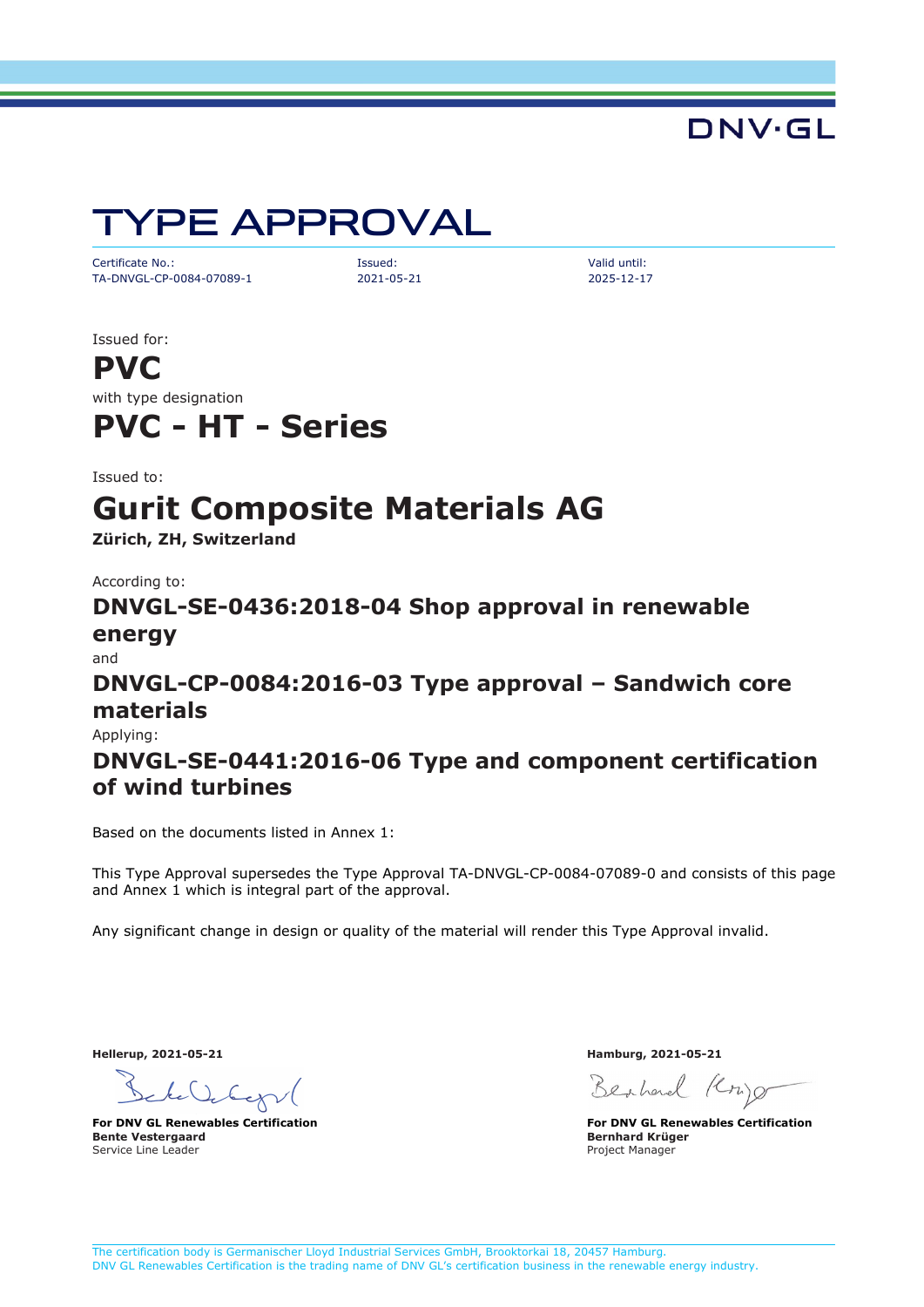## TYPE APPROVAL – ANNEX 1

Certificate No.: TA-DNVGL-CP-0084-07089-1 **Page 2 of 3** Page 2 of 3

#### **Product description and application**

A cross-linked, closed-cell PVC (Polyvinyl Chloride)-foam core material for sandwich construction

#### **Approved variants**

- − Gurit PVC 60 HT
- − Gurit PVC 80 HT
- − Gurit PVC 100 HT
- − Gurit PVC 130 HT

#### **Type Approval documentation**

Technical data sheet(s): General Datasheet Gurit PVC HT Structural foam core

| Test report:                             | Technical Report Gurit PVC and PVC HT foams DNVGL 2020 certification renewal<br>with no. 12124 version 1 issued on 2020-12-02       |  |  |  |  |  |
|------------------------------------------|-------------------------------------------------------------------------------------------------------------------------------------|--|--|--|--|--|
|                                          | Technical Report Inclusion of new densities 100 and 130 on PVCHT DNVGL Type<br>Approval with n. 12236, version 1, issued 2021-01-21 |  |  |  |  |  |
| Inspection report:                       | Type Approval Assessment Report, issued on 2020-09-25                                                                               |  |  |  |  |  |
| <b>Quality control</b><br>documentation: | ISO 9001:2015, 58949-1-01, 2020-11-06<br>Several CoAs                                                                               |  |  |  |  |  |

#### **Material Properties**

| Variant           | Nominal<br>Density<br>(1) | Density<br>Range<br>(1) | Compr.<br>Strength<br>(2) | Compr.<br>Modulus<br>(2) | Shear<br>Strength<br>(3) | Shear<br>Modulus<br>(3) | Shear<br>Elongation<br>(4) | Tensile<br>Strength<br>(5) | Tensile<br>Modulus<br>(5) | <b>HRT</b><br>(6) |
|-------------------|---------------------------|-------------------------|---------------------------|--------------------------|--------------------------|-------------------------|----------------------------|----------------------------|---------------------------|-------------------|
| <b>PVC 60 HT</b>  | 60                        | $54 - 69$               | 1.01<br>(0.84)            | 65<br>(50)               | 0.86<br>(0.73)           | 21<br>(17)              | 29                         | 1.98<br>(1.15)             | 97<br>(22)                |                   |
| PVC 80 HT         | 80                        | $72 - 92$               | 1.63<br>(1.44)            | 96<br>(74)               | 1.26<br>(1.09)           | 29<br>(24)              | 32                         | 2.84<br>(1.91)             | 138<br>(58)               | 47                |
| <b>PVC 100 HT</b> | 100                       | $90 - 115$              | 2.40<br>(1.70)            | 160<br>(100)             | 1.73<br>(1.30)           | 46<br>(30)              | 29                         | 3.23<br>(2.30)             | 133<br>(86)               |                   |
| <b>PVC 130 HT</b> | 130                       | $120 - 150$             | 2.94<br>(2.50)            | 207<br>(150)             | 2.32<br>(2.00)           | 59<br>(45)              | 24                         | 3.85<br>3.20)              | 166<br>(130)              | 47                |

(1) Density according to ISO 845 in  $kg/m<sup>3</sup>$ 

(2) Compressive properties according to ISO 844:2014, procedure B in MPa.

(3) Shear properties according to ISO 1922 in MPa.

(4) Shear elongation at break according to ISO 1922 in %.

(5) Tensile properties according to ASTM D 1623 in MPa.

(6) Heat resistance temperature (HRT) in °C where the shear strength is > 80% of the shear at RT.

Values without brackets: msv = manufacturers specified value

Values in brackets: msmv = manufacturers specified minimum value

#### **Limitations**

The foam complies with the applicable requirements of DNV GL and is compatible to the laminating resin and/or adhesive.

#### **Approved Production Sites**

Maricell S.r.l. Via Villanova 15 Longarone I-32013 Italy

Last workshop inspection was performed on 2020-09-25.

DNV·GL